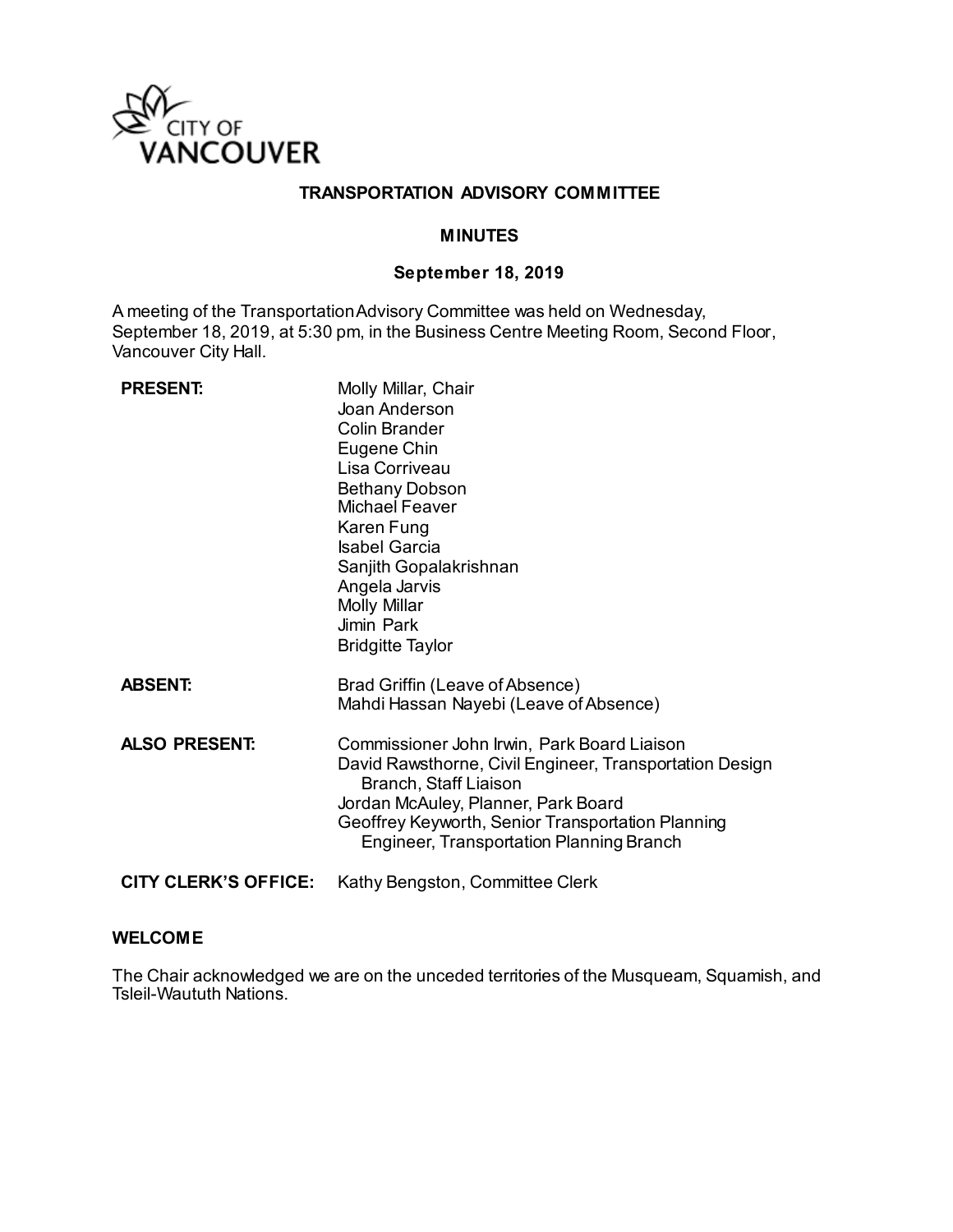## **Leave of Absence Requests**

MOVED by Eugene Chin SECONDED by Brigitte Taylor

> THAT the Transportation Advisory Committee approve leaves of absence for Brad Griffin, and Mahdi Hassan Nayebi.

CARRIED UNANIMOUSLY

## **Approval of Minutes**

MOVED by Mollie Millar SECONDED by Eugene Chin

> THAT the Transportation Advisory Committee approve the Minutes from the meeting of June 19, 2019, as circulated.

CARRIED UNANIMOUSLY

## **1. Election of Chair and Vice-Chair (2019 – 2020)**

Following due process, the Committee elected Molly Millar as Chair, and Brad Griffin as Vice-Chair, for the term ending December 31, 2020.

\* \* \* \* \*

At this point in the meeting Molly Millar assumed the Chair.

\* \* \* \* \*

## **2. West Georgia Complete Street**

Rich Carmona, Transportation Planning, provided an overview on the status and strategy of the West Georgia Complete Street and responded to questions.

The Project website can be found at link her[e https://vancouver.ca/streets-transportation/west](https://vancouver.ca/streets-transportation/west-georgia-complete-street.aspx)[georgia-complete-street.aspx](https://vancouver.ca/streets-transportation/west-georgia-complete-street.aspx)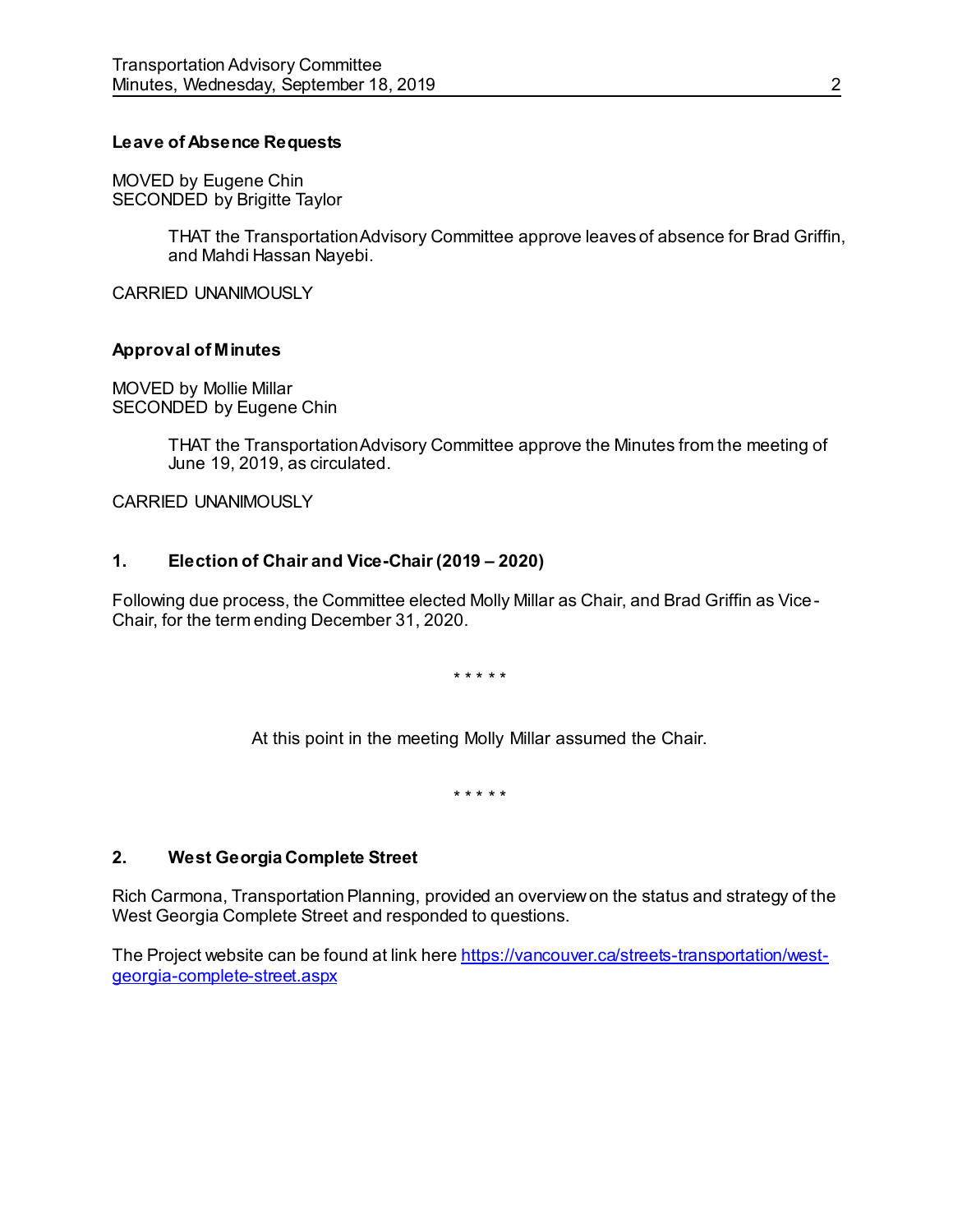## **3. Ride Hailing**

Chris Darwent, Parking Management, presented on Ride Hailing Services in BC and responded to questions.

MOVED by Joan Anderson SECONDED by Bridgette Taylor

## **WHEREAS**

- 1. Research shows that ride hailing is increasing congestion in cities where it exists and is not having a positive impact on climate emergency goals;
- 2. Ride Hailing may interfere with increased cycling, walking and rolling and the use of public transit;
- 3. Ride Hailing may reduce the safety of vulnerable road users.

THEREFORE BE IT RESOLVED THAT the Transportation Advisory Committee (TRAC) recommends Vancouver City Council adopt measures being put forward to mitigate the negative impacts of ride hailing;

FURTHER THAT the Transportation Advisory Committee (TRAC) recommends Vancouver City Council encourages the Province to enact further measures to increase accessibility and the use of Electric Vehicles; and

FURTHER THAT the Transportation Advisory Committee (TRAC) recommends Vancouver City Council increase fines and enforcement relating to any behavior that impinges on other road users, especially vulnerable users;

AND FURTHER THAT the Transportation Advisory Committee (TRAC) recommends Vancouver City Council collect occupancy data on ride hailing vehicles including in nonrevenue trips (e.g. when the vehicle is empty and circulating).

## CARRIED UNANIMOUSLY

## **4. Staff Liaisons Reports**

David Rawsthorne, Staff Liaison, provided a brief update and responded to questions on Kerr Street, and 10 Avenue near Arbutus Street.

Geoffrey Keyworth, Senior Transportation Planning Engineer, provided an update on the 41 Avenue B-Line, noting the following:

- Infrastructure work largely complete. Final sign installation to delineate bus lanes in within next two weeks.
- Anecdotal reports from bus drivers indicate reduced journey times already.
- RapidBus launch, along with increased frequency and real-time bus information motions will start in January.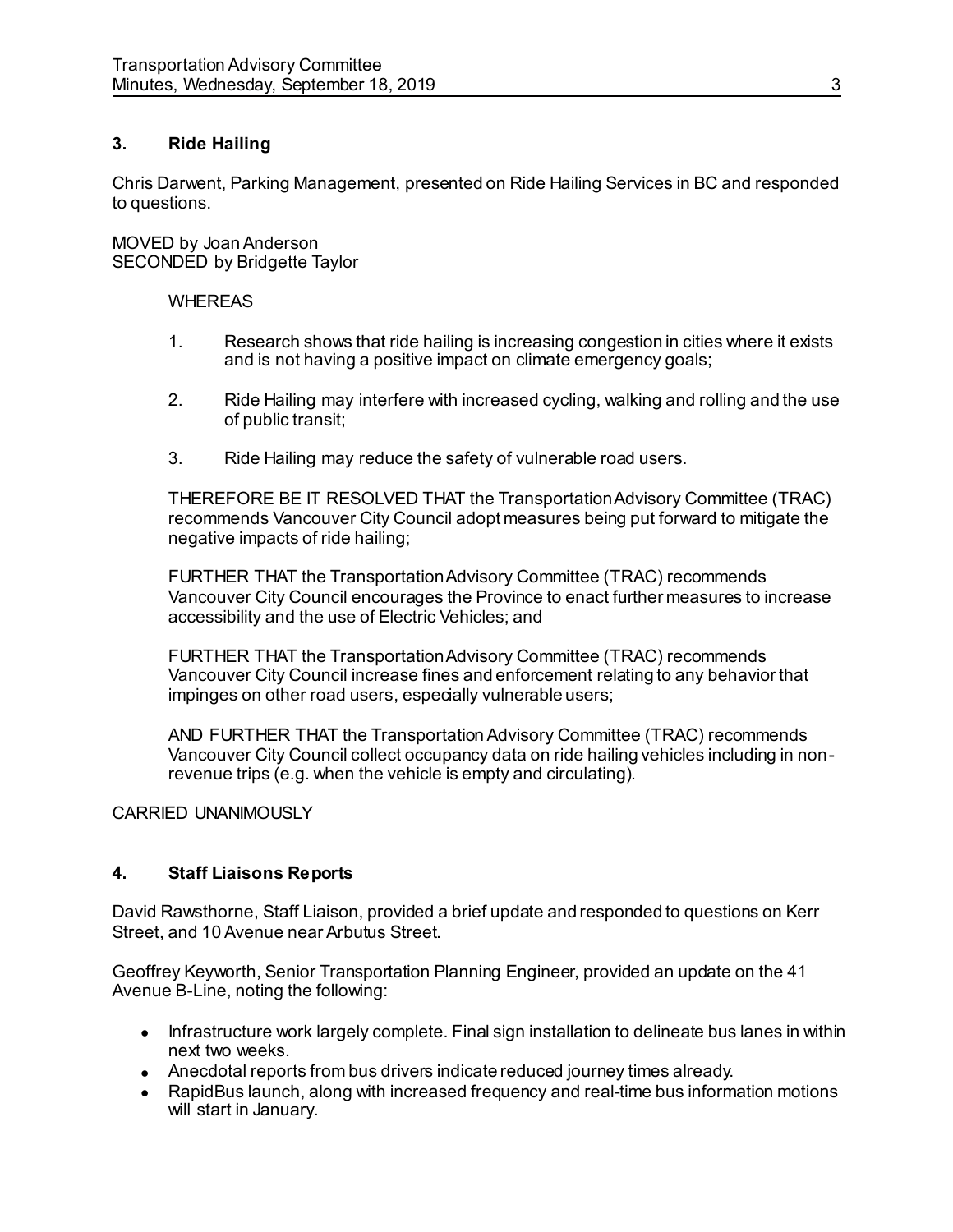Second phase of work including engagement, around changes at East and West Boulevard in Kerrisdale, beginning 2020.

# **5. Liaison Reports**

Commissioner John Irwin provided the following updates on Park Board Activities:

- Vanplay Parks and Recreation Services Master Plan: Strategic Bold Moves and Playbook Implementation Plan
- Kitsilano Bike Path
- Beach Express Bus motion passed at June 24 meeting

Chair will speak with Councillor Hardwick to obtain her activities, which she will share at the next regular meeting.

## **6. False Creek Flats Arterial**

Michael Feaver provided background on the creation of the motion, which was discussed and further edited by the committee.

MOVED by Michael Feaver SECONDED by Sanjith Gopalakrishnan

## **WHEREAS**

- 1. A survey and community panel report showed mixed public support for all options.
- 2. There was a community panel subgroup that prioritized transit and active transportation and recommended no arterial, and preserving electric vehicle transit and goods movement.
- 3. The William Street and Malkin Avenue alignments were dropped from consideration.
- 4. The proposed alignment needs to ensure reliable transport from the east of new St. Paul's Hospital and from downtown.
- 5. Goods movement needs to be maintained from Produce Row to both east and west.
- 6. The proposed arterial line will be grade separated to address safety and rail capacity.
- 7. The Transportation 2040 Plan "supports a gradual transition to fewer car trips."
- 8. The Climate Emergency Response states "that Council accelerate the existing sustainable transportation target by 10 years, so that by 2030, two thirds of trips in Vancouver will be by active transportation and transit."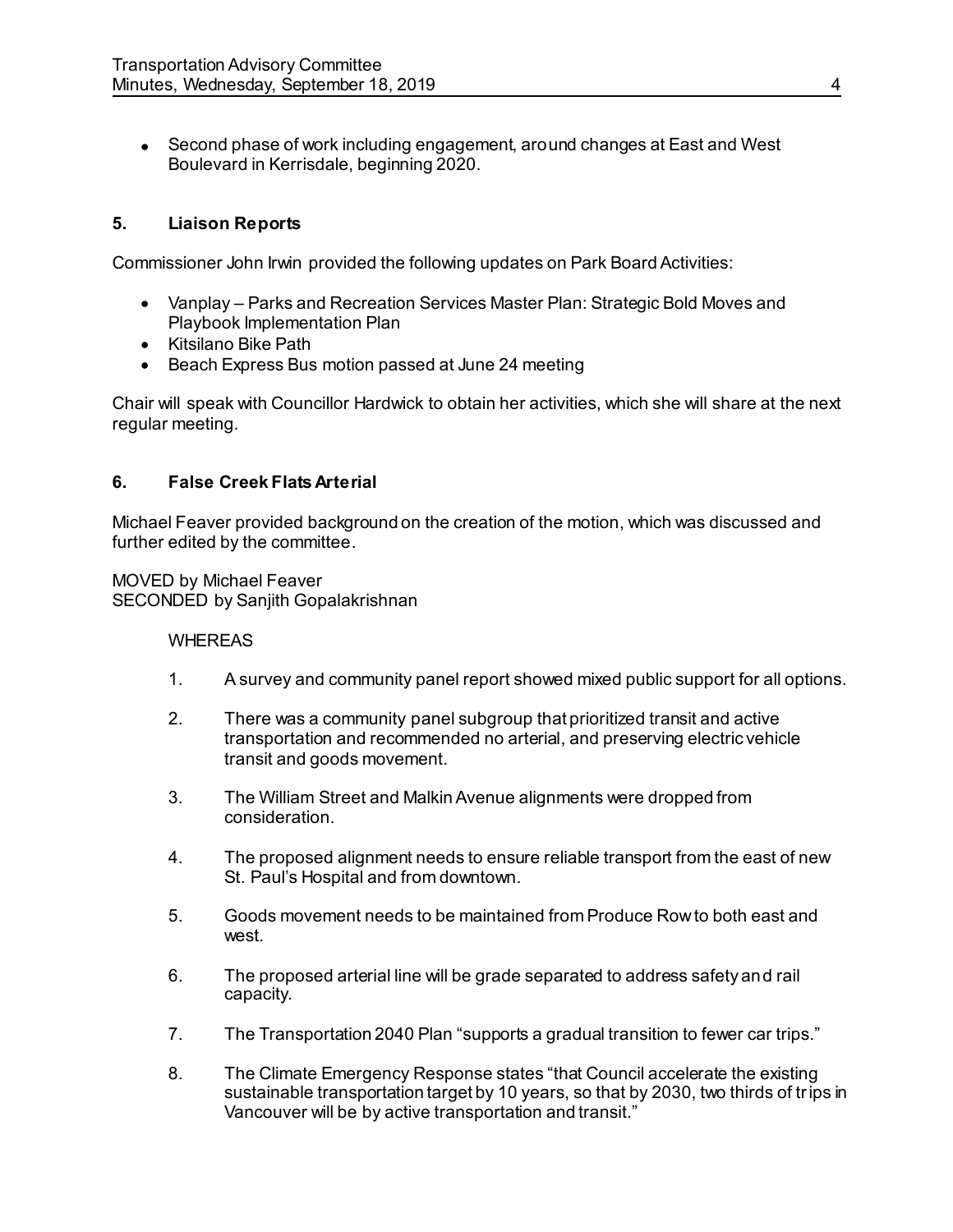- 9. The Climate Emergency Response states "that Council adopt the target that by 2030, the embodied emissions in new buildings and construction projects will be reduced by 40% compared to a 2018 baseline."
- 10. Citywide priorities and those of the Transportation Advisory Committee may differ from those of the surrounding community.

THEREFORE BE IT RESOLVED THAT Transportation Advisory Committee (TRAC) draw the attention of and recommends City Council to consider the following criteria in deciding on the arterial option:

- A. That Vancouver City Council (VCC) elevate the transportation priorities in the 2040 plan to top criteria for selecting the preferred option.
- B. That VCC put a priority on the option which best meets the accelerated transportation target.
- C. That VCC consider the following observations on the top two options from a transit, cycling, rolling, and walking perspective.
- D. The National alignments require significantly greater embodied emissions to construct than the Prior alignment.
- E. The primary benefits of the National alignments compared to the Prior alignment, namely the increased safety and reduced noise and pollution from private auto traffic in Strathcona, could be achieved more cost-effectively by prohibiting private auto traffic access through a new Prior underpass.
- F. There are significant drawbacks to the National alignments related to transit accessibility.
- G. Spending \$300 M on one or more other projects will likely produce greater benefits than maintaining private auto capacity in this corridor.

FURTHER THAT, if Council chooses to proceed with the Prior alignment, TRAC recommends that it consider:

- H. Maintaining pedestrian and cycling crossings of Prior along the grade leading to the underpass of the Burrard Inlet line (i.e. Raymur, Vernon), or adding a walking and cycling path adjacent to the Burrard Inlet line on its overpass over Prior.
- I. Planning for a direct connection between the Adanac greenway and the proposed north-south walking and cycling route between Glen and Clark identified in the False Creek Flats Plan, possibly using the BI line bridge over Prior to facilitate this connection.
- J. Providing traffic calming on adjacent streets, especially along and across Union.
- K. Planning for a more direct connection between the Adanac greenway and the "walk-the-line" path than envisioned in the False Creek Flats Plan.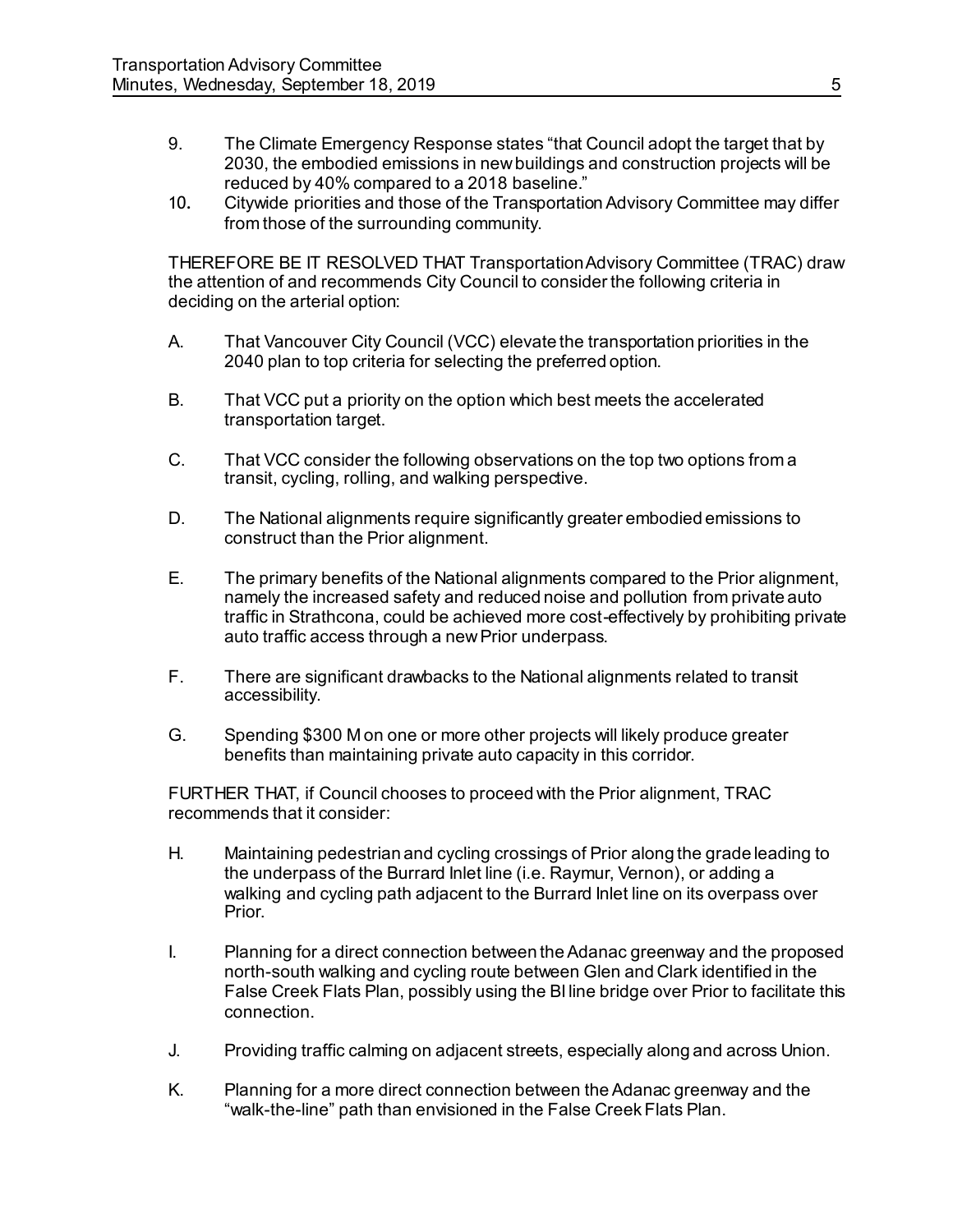- L. Setting the maximum grade on paths on new structures to well under 5%, to make any new crossing more accessible, especially to people with disabilities.
- M. Planning for a more direct connection between the Adanac greenway and the "walk-the-line" path than envisioned in the False Creek Flats Plan.
- N. Setting the maximum grade on paths on new structures to well under 5%, to make any new crossing more accessible, especially to people with disabilities.

AND FURTHER THAT, The Transportation Advisory Committee recommends that the City of Vancouver transfer the learning from the Prior/Venables process to considering liveability improvements along other arterials in the City.

## CARRIED UNANIMOUSLY

## **7. TRAC Motions and Follow-ups**

The Chair led a conversation on when or how to review report status of past motions of the Transportation Advisory Committee (TRAC), previously known as the Active Transportation Policy Council motions.

## **8. Subcommittee Structure & Membership**

The Chair led conversation on creating subcommittees, and will draft terms of reference and share with the committee at the next working session. Michael Feaver, directed members to review an electronic document.

MOVED by Molly Millar SECONDED by Colin Brander

> THAT the Transportation Advisory Committee is in agreement of forming a project and policy subcommittee, effective immediately.

CARRIED UNANIMOUSLY

#### **9. New Business**

None.

#### **ADJOURNMENT**

MOVED by JoanAndersen SECONDED by Michael Feaver

THAT this meeting be adjourned.

CARRIED UNANIMOUSLY